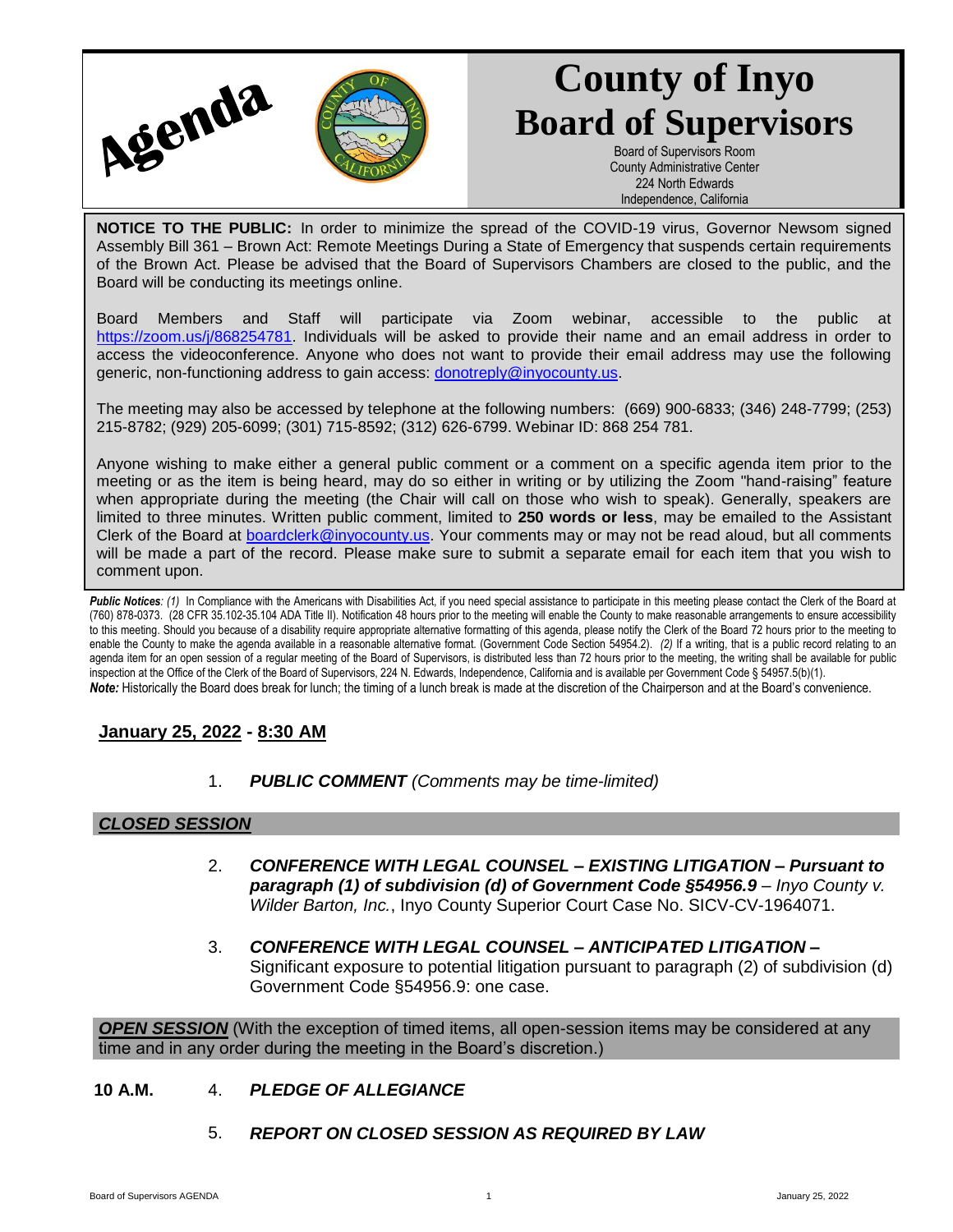6. *PUBLIC COMMENT (Comments may be time-limited)*

# 7. *COUNTY DEPARTMENT REPORTS*

8. *INTRODUCTIONS -* The following new employees will be introduced to the Board: Christian E. "Christy" Milovich, Assistant County Counsel; Kimball C. Pier, Deputy Director-Behavioral Health; Kevin "Buddy" Diggs II, Equipment Mechanic Trainee I, Public Works; Jeremiah Harris, Custodian, Public Works; and Brad Hathaway, Heavy Equipment Mechanic, Public Works.

## *DEPARTMENTAL - PERSONNEL ACTIONS*

- 9. **County Counsel -** Request Board:
	- A) Approve the approve the job description for the Administrative Legal Assistant to the County Counsel;
	- B) Change the authorize strength in the County Counsel Department by deleting one (1) full-time Administrative Legal Secretary at Range 70 and adding one (1) full-time Administrative Legal Assistant to the County Counsel, Range 70;
	- C) Find that, consistent with the adopted Authorized Position Review Policy:
		- 1. the availability of funding for one (1) Administrative Assistant to the County Counsel exists in the General Fund, as certified by County Counsel and concurred with by the County Administrator and Auditor-Controller; and
		- 2. the vacancy can be filled by internal candidates meeting the qualifications for the positions; and
	- D) Approve the internal recruitment and hiring of one (1) Administrative Legal Assistant to the County Counsel at Range 70 (\$4,943 - \$6,012).
- 10. **Sheriff -** Request Board find, consistent with the adopted Authorized Position Review Policy: A) the availability of funding for one (1) Animal Control Officer I/II exists in the General Fund, as certified by the Sheriff and concurred with by the County Administrator and Auditor-Controller; B) the vacancy can be filled by internal candidates meeting the qualifications for the position; C) approve the internal recruitment and hiring of one (1) Animal Control Officer I/II at Range 56 (\$3,562 - \$4,321) or Range 60 (\$3,908 - \$4,747), depending on qualifications; and D) authorize the Sheriff's Office to backfill the resulting vacancy.
- 11. **Sheriff -** Request Board find that, consistent with the adopted Authorized Position Review Policy: A) the availability of funding for one (1) Office Technican I/II exists in the General Fund, as certified by the Sheriff and concurred with by the County Administrator and Auditor-Controller; B) where internal candidates may meet the qualifications for the position, the vacancy could possibly be filled through internal recruitment, but open recruitment is more appropriate to ensure qualified applicants apply; and C) approve the hiring of one (1) Office Technician I-II at Range 055-059 (\$3,477 - \$4,636), depending on qualifications.

*CONSENT AGENDA* (Items that are considered routine and are approved in a single motion; approval recommended by the County Administrator)

> 12. **Clerk of the Board -** Request Board appoint Ms. Brittany Nelson to the Discretionary Category position on the Child Care Planning Council, to a three-year term ending December 1, 2024. *(Notice of Vacancy resulted in request for appointment from Ms. Nelson.)*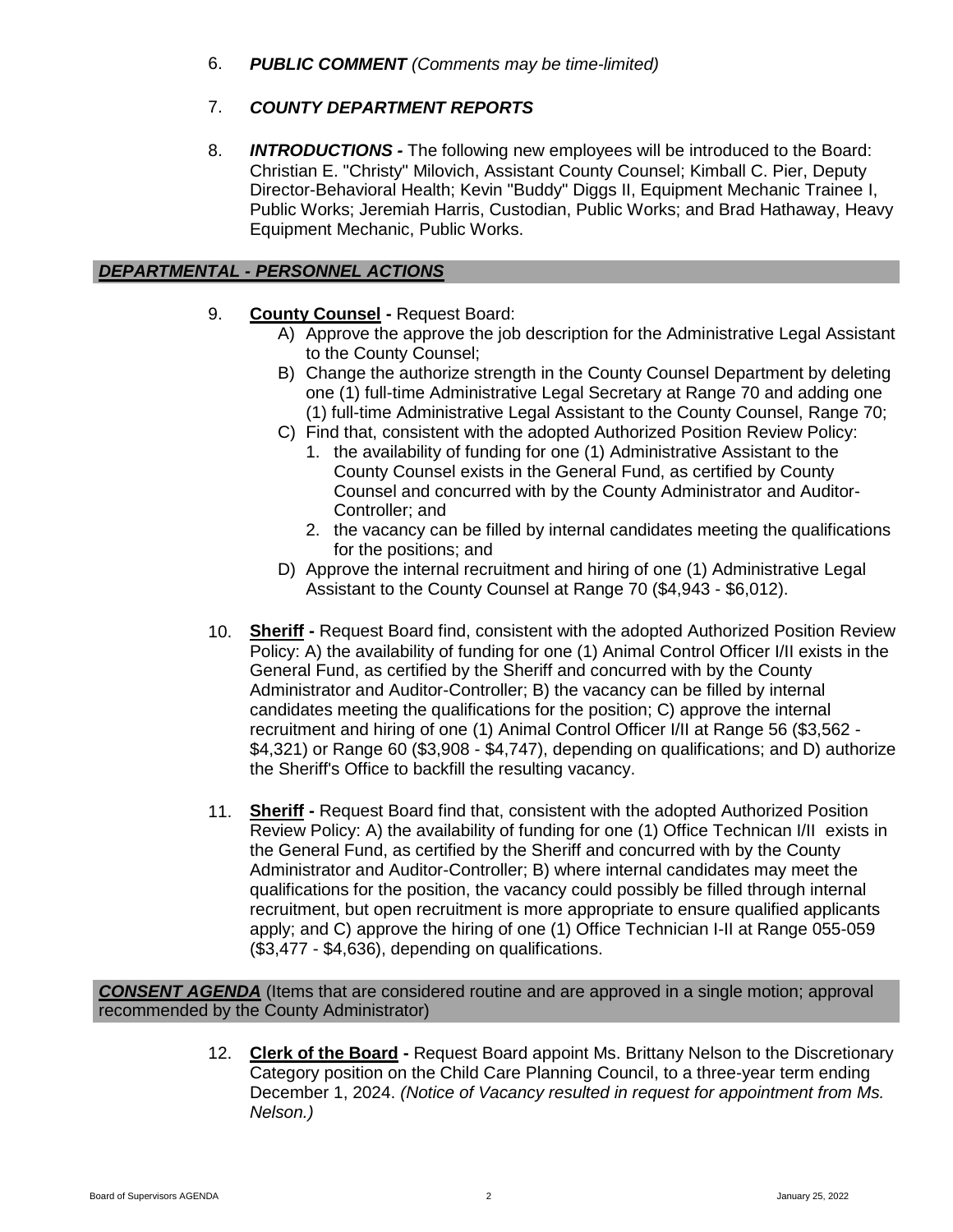- 13. **County Counsel -** Request Board approve Amendment No. 3 to the agreement between the County of lnyo and Jarvis Fay Gibson LLP of Oakland, CA, increasing the contract to an amount not to exceed \$190,000, updating the Scope of Work and the Schedule of Fees, contingent upon the Board's approval of future budgets, and authorize the Chairperson to sign, contingent upon all appropriate signatures being obtained.
- 14. **Health & Human Services - First 5 -** Request Board appoint Ms. Josie Rogers and Ms. Lindsey Ricci each to a three-year term on the First 5 Commission ending December 5, 2024. *(A Notice of Vacancy resulted in requests for appointment from Ms. Rogers and Ms. Ricci.)*
- 15. **Health & Human Services - Health/Prevention -** Request Board ratify and approve the 2022 Memorandum of Understanding between the County of Inyo and the California Department of Public Health for the provision of Emergency Medical and Health Disaster Assistance relating to COVID-19 Case Investigation and Contact Tracing beginning January 20, 2022 and in effect until terminated by either party, and authorize the HHS Director to sign.
- 16. **Public Works -** Request Board: A) declare Blizzard Fire Protection of Mammoth Lakes, CA a sole-source provider of fire extinguisher servicing and replacements and hood suppression systems service and repair; and B) authorize the issuance of a blanket purchase order in an amount not to exceed \$15,000, payable to Blizzard Fire Protection of Mammoth Lakes, CA.
- 17. **Public Works -** Request Board: A) declare VSS Emultech of Bakersfield, CA the successful bidder for thirteen (13) tons of asphaltic emulsion per Bid RD21-09; and B) authorize the purchase of thirteen (13) tons of asphaltic emulsion plus three additional tons of asphaltic emulsion as included in Bid Additive Alternate 1, for a total not-to-exceed amount of \$25,114.00.
- 18. **Public Works -** Request your Board:
	- A) Approve Resolution No. 2022-02, titled, "A Resolution of the Board of Supervisors of the County of Inyo Superseding Resolution 2020-43 and Accepting a Highway Easement Deed Across APN 033-490-02 for the Realignment of a Portion of Walker Creek Road," and authorize the Chairperson to sign; and
	- B) Approve Resolution No. 2022-03, titled, "A Resolution of the Board of Supervisors of the County of Inyo Superseding Resolution 2021-20 and Accepting a Highway Easement Deed Across APN 033-510-05 for the Realignment of a Portion of Walker Creek Road," and authorize the Chairperson to sign.
- 19. **Public Works -** Request Board approve Resolution No. 2022-04, titled, "A Resolution of the Board of Supervisors, County of Inyo, State of California, Setting Rates for Vehicle Parking at the Bishop Airport," and authorize the Chairperson to sign.
- 20. **Public Works -** Request Board approve Amendment No. 4 to the agreement between the County of Inyo and Environmental Science Associates of Sacramento, CA, adding to the Scope of Work and increasing the not-to-exceed limit to \$656,358, and authorize the Chairperson to sign, contingent upon all appropriate signatures being obtained.